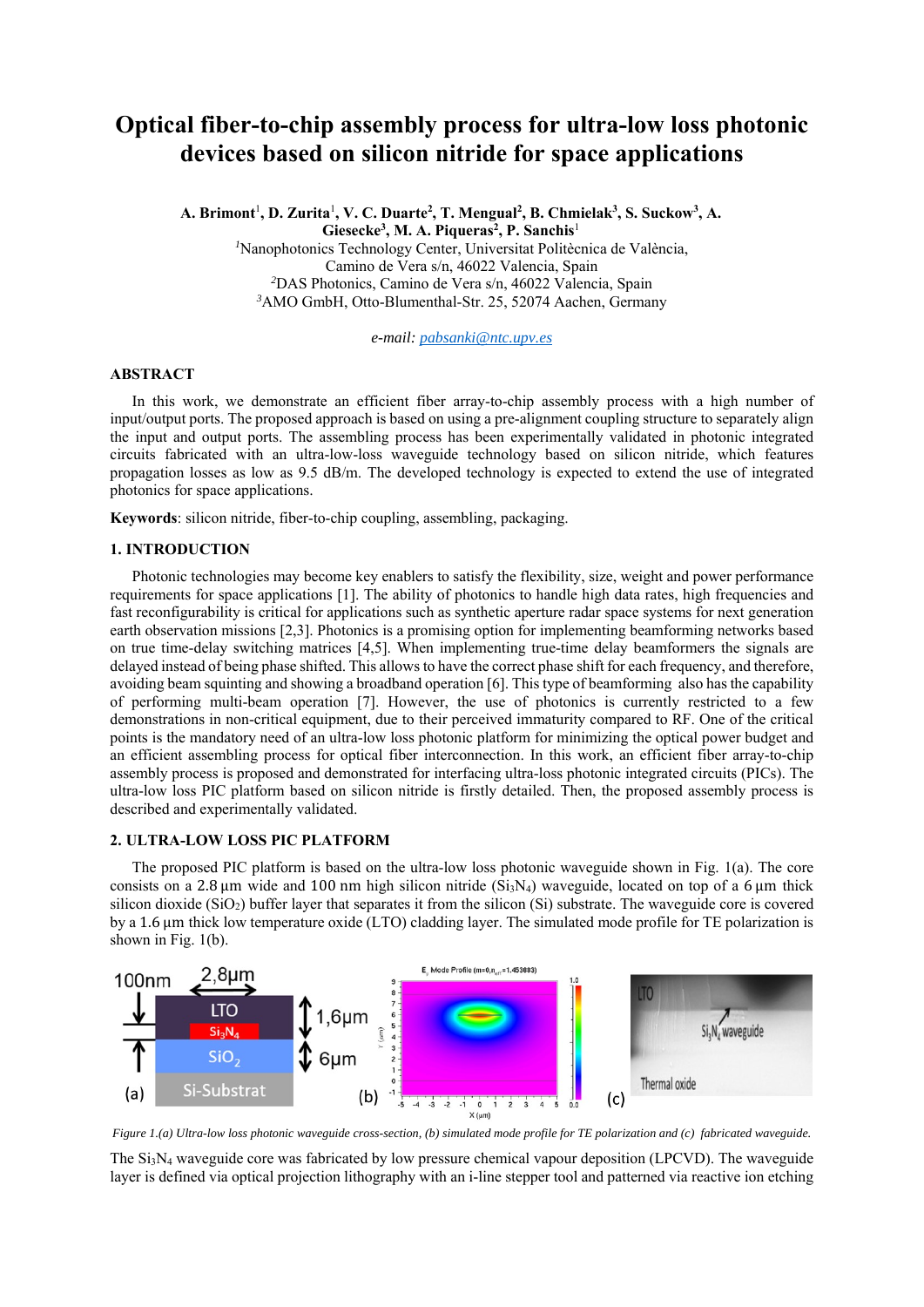(RIE). An optimized RIE process is used, which yields steep and smooth sidewalls that are essential for low loss operation. After the etching step, the photoresist mask is removed using oxygen plasma and subsequently the LTO cladding material is deposited via LPCVD. Finally, the wafer is annealed at 1000°C for several hours, which is critical to improve the quality of the LTO layer and so ensuring low-loss operation. Fig. 1(c) shows a scanning electron microscope (SEM) image of the fabricated waveguide. The cut-back method was used to experimentally characterize the propagation losses. To achieve a good statistic, a full wafer featuring photonic waveguides with varying lengths from 1.5 cm to 109 cm was fabricated and characterized thoroughly, yielding ultra-low propagation losses of 9.5 dB/m.

# **3. OPTIMIZATION OF FIBER-TO-CHIP ASSEMBLY PROCESS**

#### **2.1 Design of pre-alignment photonic structure for seamless fiber array coupling**

A high number of input/output ports are usually required for supporting advanced multi-beam operation for space applications. Therefore, an efficient fiber-to-chip assembly process is necessary. A photonic structure, shown in Fig. 2(a), is proposed to carry out the pre-alignment procedure of the fiber array, which is then slightly moved to the functional ports of the photonic device. Grating couplers optimized for both positive and negative coupling angles  $(\pm \theta)$  are necessary. In such a way, the alignment of the fiber array at the input and output ports can be optimized separately. A configuration of 32 input/output ports is targeted. The proposed photonic structure is based on the interconnection of several ports by using directional couplers featuring a 1:99 splitting ratio. A low coupling ratio is desirable to achieve a similar optical power in all ports, which makes the optimization of the alignment process much more robust. Figure 2(b) shows the normalized output power by considering that the input signal is injected into port number #0 and considering that the optical power at the output ports is extracted by using a directional coupler with a coupling ratio of 1% and 10%. It can be seen that the power is lower for the smallest coupling ratio but turns out to be much more balanced (around  $-20$  dBm) across each single output ports.



*Figure 2.(a) Proposed photonic structure for fiber array pre-alignment. (b) Extracted normalized output power at each optical port by using directional couplers with a* 1% *and* 10% *coupling ratio.* 

## **2.2 Experimental demonstration of the assembly process**

In the proposed approach of an efficient fiber assembly, low-loss grating couplers are a key building block to minimize the overall insertion loss of the assembled PIC. In the original grating coupler structure, coupling losses were as high as 10 dB [2]. Therefore, a new design was developed to reduce coupling losses by about a factor of two (in dB). A more detailed description of the final structure will be reported elsewhere.

An early photonic multiport waveguiding structure was fabricated to experimentally demonstrate the assembly process. The layout consisted of straight waveguides connected with the optimized grating couplers together with the proposed pre-alignment photonic structure. The fiber array is firstly aligned with the row of grating couplers, which couple light with a negative angle. Once aligned, each grating coupler become optically connected to the other ones via the 1:99 directional couplers, allowing us to measure an almost constant  $-20$  dBm output power across the grating couplers and seamlessly monitor the alignment process in situ. Once aligned, the fiber array is moved towards the functional grating couplers by a single translation.

Figure 3(a) shows an optical microscope image of the fabricated PIC. The measured spectra fiber-to-fiber at different ports are depicted in Fig. 3(b). Total fiber-to-fiber insertion losses of around 11.9 dB and 13.2 dB were measured, yielding  $\approx$  5.85 to 6.6 dB coupling losses per grating coupler (input/output ports 1-32, 20-13 and 32-1,  $θ > 0$ ). Grating couplers with a negative coupling angle ( $θ < 0$ ) were also designed by optimizing the grating period and filling factor. Similar coupling losses around 5.9 dB were experimentally validated. Fig 3(c) and Fig 3(d) show, respectively, the side and perspective views of the setup once the alignment procedure is completed.